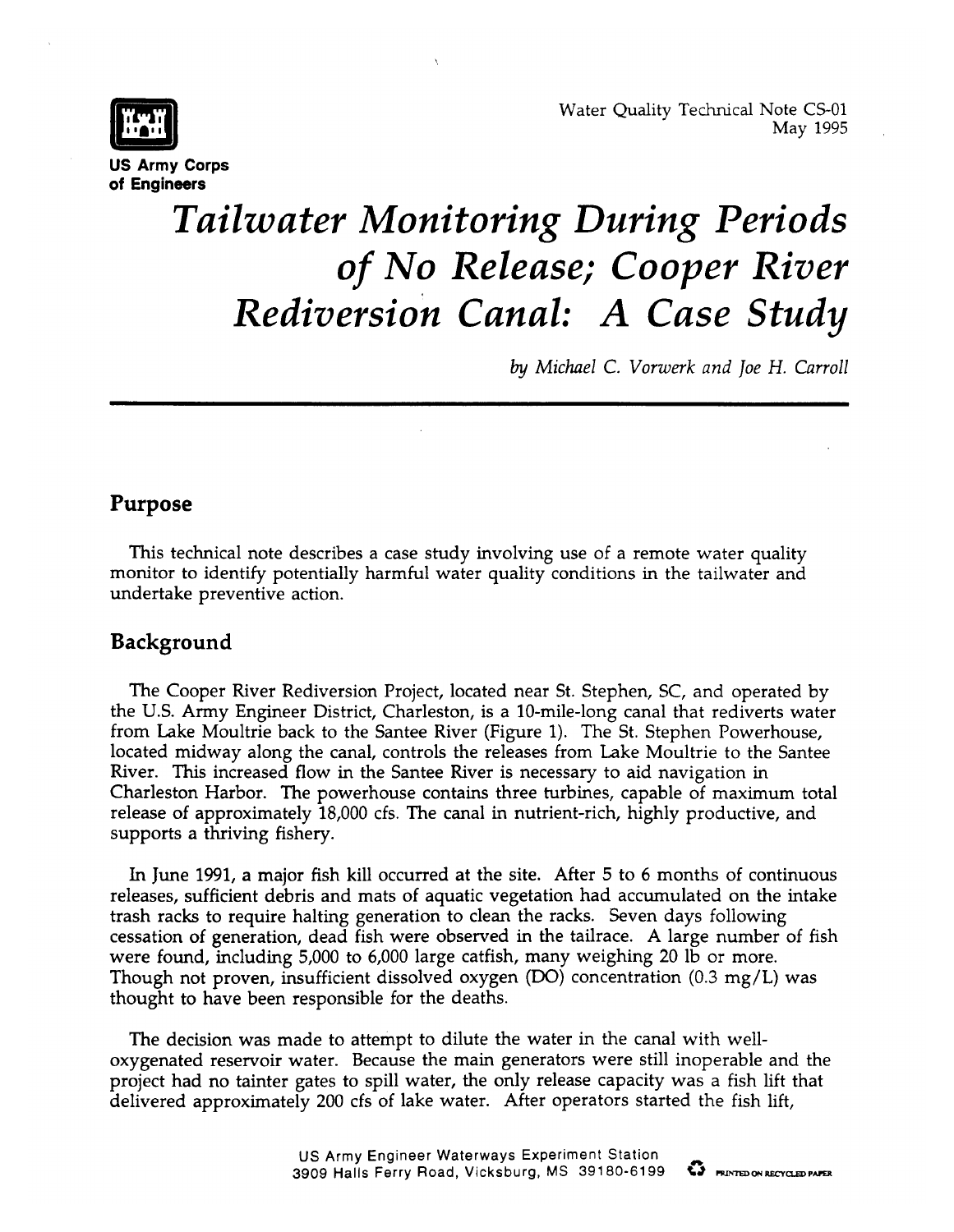

**Figure 1. Study site, Cooper River Rediversion Canal**

**conditions in the tailrace improved.** The anoxic water was subsequently displace into the Santee River, however, where a second fish kill occurred.

Note: The contents of this technical note are not to be used for advertising, publication, or promotional purposes. Citation of trade names does not constitute an official endorsement or approval of the use of such commercial products.

# **Initial Investigation**

Personnel of the Corps' Charleston District and the U.S. Army Engineer Waterways Experiment Station, working with the South Carolina Wildlife and Marine Resources Department, determined that sufficient DO concentrations must be maintained in the tailrace to prevent future fish kills. To meet this objective, they devised a plan involving tailrace monitoring and supplemental releases for water quality enhancement.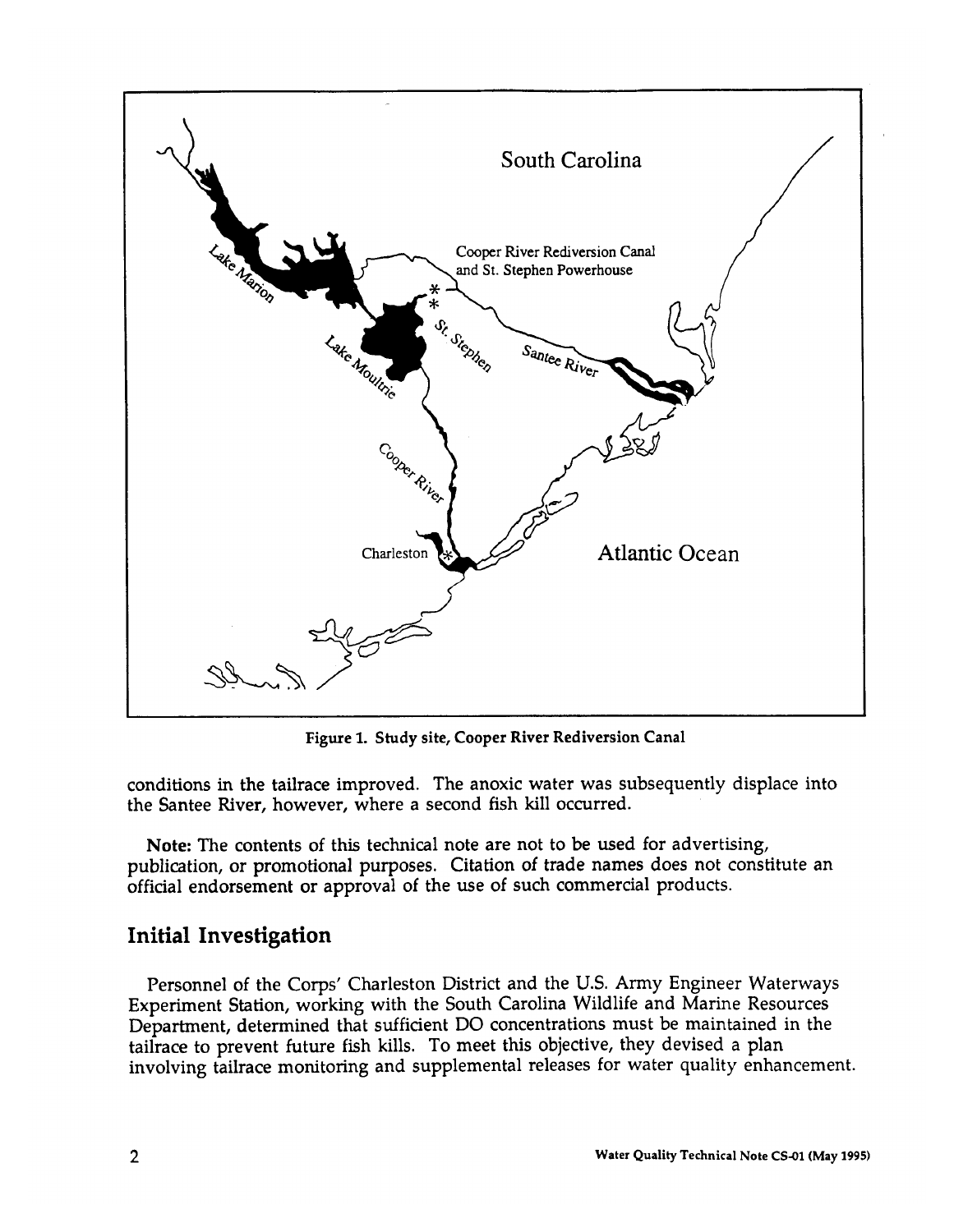After the powerhouse resumed normal operation, the resource manager manually recorded daily oxygen and temperature profiles in the tailrace near the powerhouse during nonrelease periods. Longitudinal transects of the canal and more intensive sampling during nongeneration periods supplemented daily monitoring. When the DO concentration in the tailwater decreased below 4 mg/L, the resource manager requested that the powerhouse release oxygenated water from Lake Moultrie to flush the canal.

Manual sampling provided useful data to understand the spatial and temporal dynamics of DO in the tailrace, but also prevented several problems. Extensive labor was required to adequately sample the tailrace. It was impossible to manually sample often enough to record the rapid diel changes in DO. Lowest DO concentrations typically occurred in the early morning between 0600 and 0730 hr; thus, measurements made during normal working hours were not representative of the worst water quality conditions. Hence, manual sampling was not suitable as a permanent monitoring solution. The decision was made to install a permanent remote monitor.

#### **Remote Monitor Solution**

The results of manual sampling indicated that anoxia first developed from the bottom of the canal near the dam and progressed both vertically toward the surface and longitudinally down the canal. Since the minimum DO concentrations were near the dam and on the bottom of the canal, a location on the wing wall of the dam was selected to represent the "worst case" situation.

The monitor system consisted of a water quality sonde, a wet well, and a computer to record data (Figure 2). The wet well, installed on the wing wall on the south side of the tailrace (Figure 3), was constructed of 6-in. schedule-40 polyvinyl chloride pipe. The bottom 10 ft of the pipe had 0.75-in. holes approximately every 2 in. to allow exchange of water. A cap installed on the lower end of the well prevented the sonde from dropping through and possibly becoming entangled.

A Hydrolab H20 water quality sonde (Hydrolab Corporation, Austin, TX) measured temperature, DO, pH, and specific conductivity. The sonde was connected to the powerhouse control room using conduit-encased cable. A waterproof Hydrolab cable was used along the wing wall where there was danger of submersion. Phone line (24-gauge, 4-wire) was used elsewhere. Inside the control room, a 12-V power supply provided power for the sonde. The cable from the sonde interfaced with a dedicated computer located in the resource manager's office via a serial port (RS 232) connection. An uninterrupted power supply (UPS) protected the system from power failure and surges. The sonde was set up, calibrated, and maintained according to standards detailed in the Hydrolab H20 operating manual.

Communication software having remote control capabilities (Norton pcANYWHERE AWREMOTE) allowed the resource manager to record data from the sonde. A modem and communication software (pcANYWHERE AWHOST) allowed remote users to view data or transfer stored files to their own computers. Because of this, the resource manager could call when not in the office, view tailwater conditions, and if necessary, request water quality enhancing releases.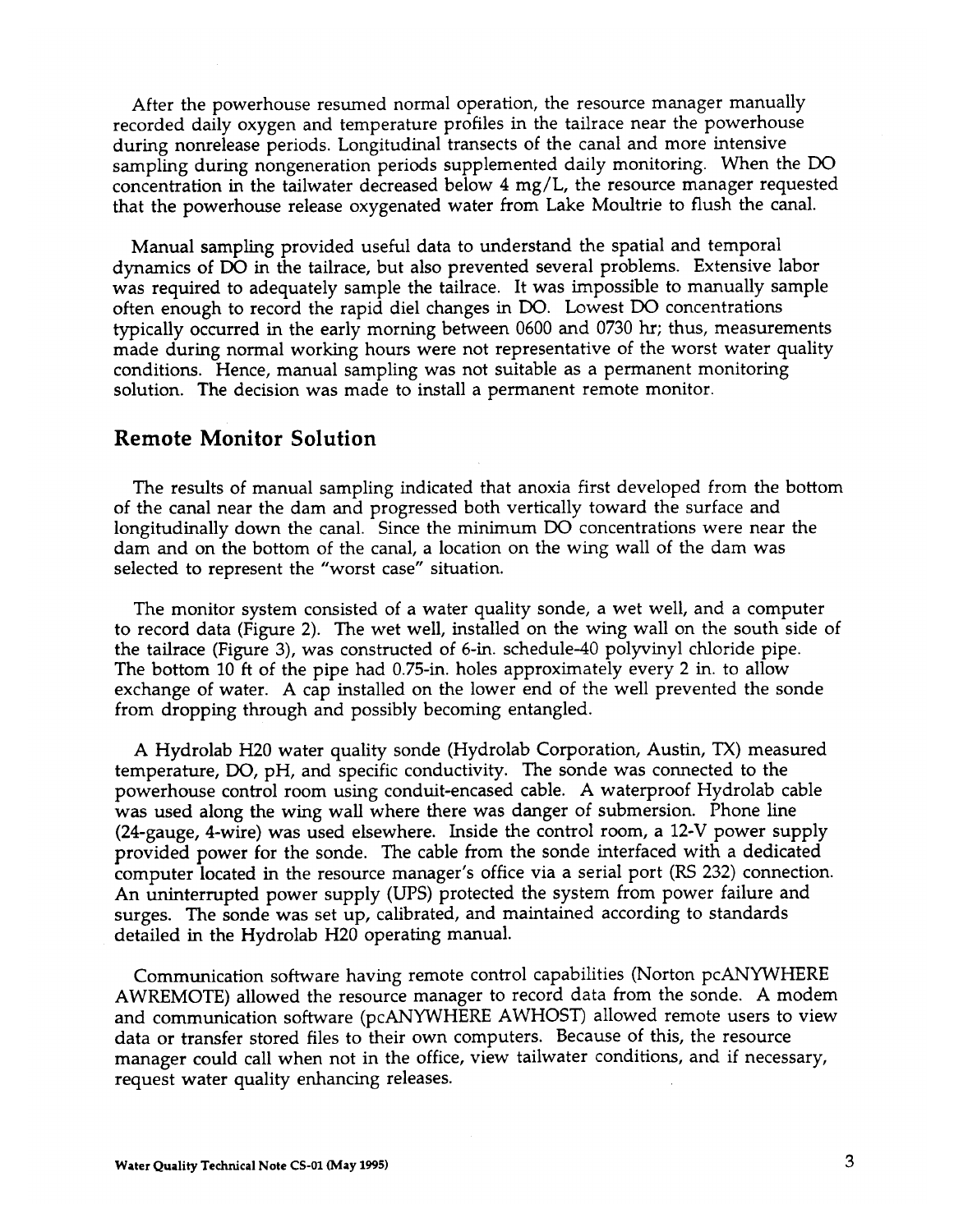

**Figure 2. Schematic of typical monitor setup**

A second sonde was kept on hand in the event of failure of the first. Also, the resource manager could calibrate the spare sonde while in the control room and then exchange it with the sonde in the wet well. The resource manager then cleaned, serviced, and stored the sonde from the field until the next calibration period. The resource manager calibrated the unit weekly.

The only notable difficulty in installing and starting the system was an initial attempt to record data on a nondedicated computer using Microsoft WINDOWS. This system, while possible in theory, proved difficult in practice because of problems associated with multitasking and the need for simultaneous communication through three serial ports in the computer. This configuration is not recommended.

A factory-set computer having an internal modem, a dedicated bus or PS/2 mouse port, and one spare serial port (GATEWAY 2000 4DX-33) was used successfully. However, the computing needs of the monitor system are minimal, and an inexpensive dedicated PC is adequate, preferable to attempting to multitask the monitoring operation.

The cost of a monitor system for temperature, DO, pH, and specific conductivity, consisting of one sonde, computer, and 'associated hardware and software, excluding installation labor, is approximately \$5,625 (Table 1).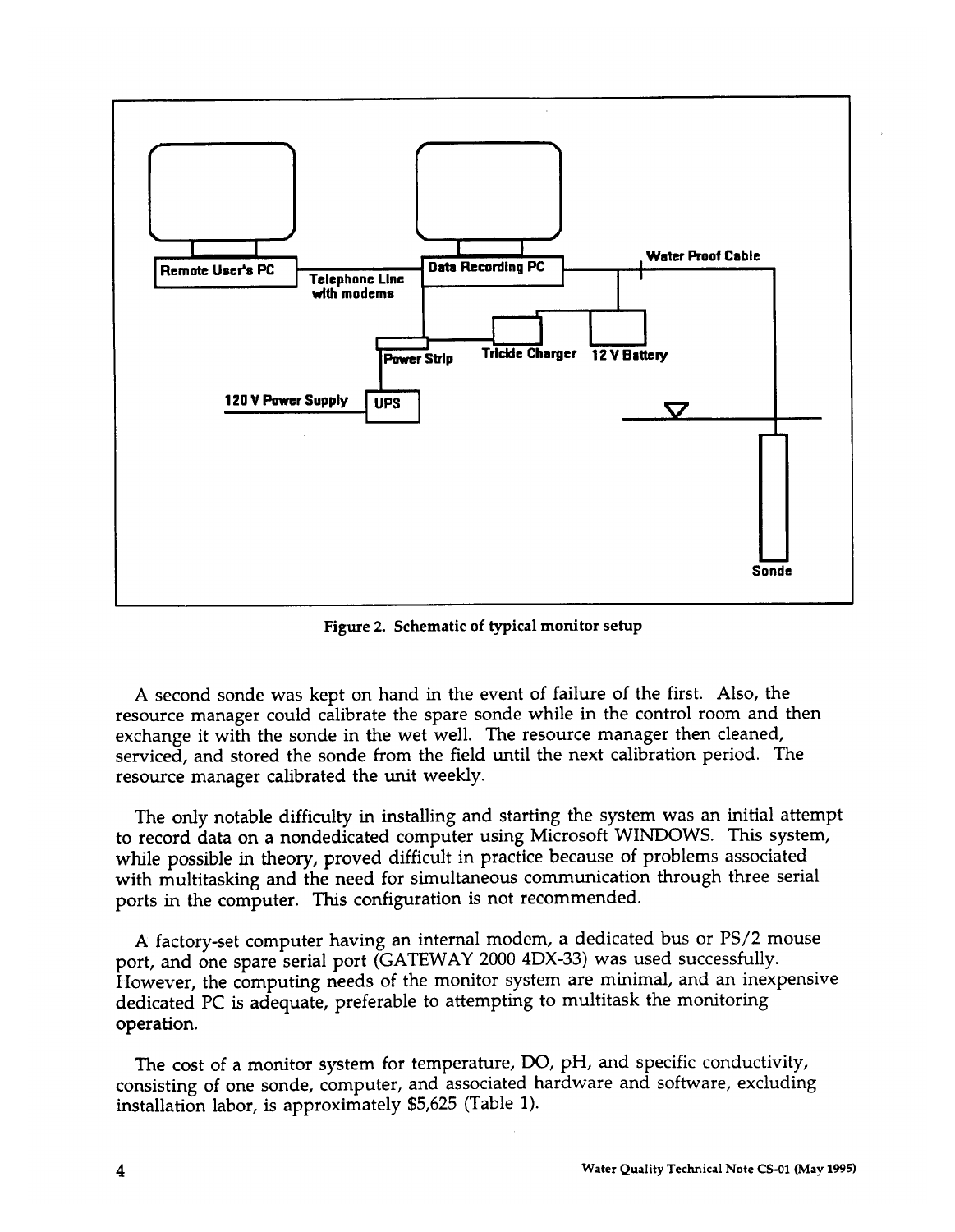

**Figure 3. Plan view of St. Stephen dam monitoring site**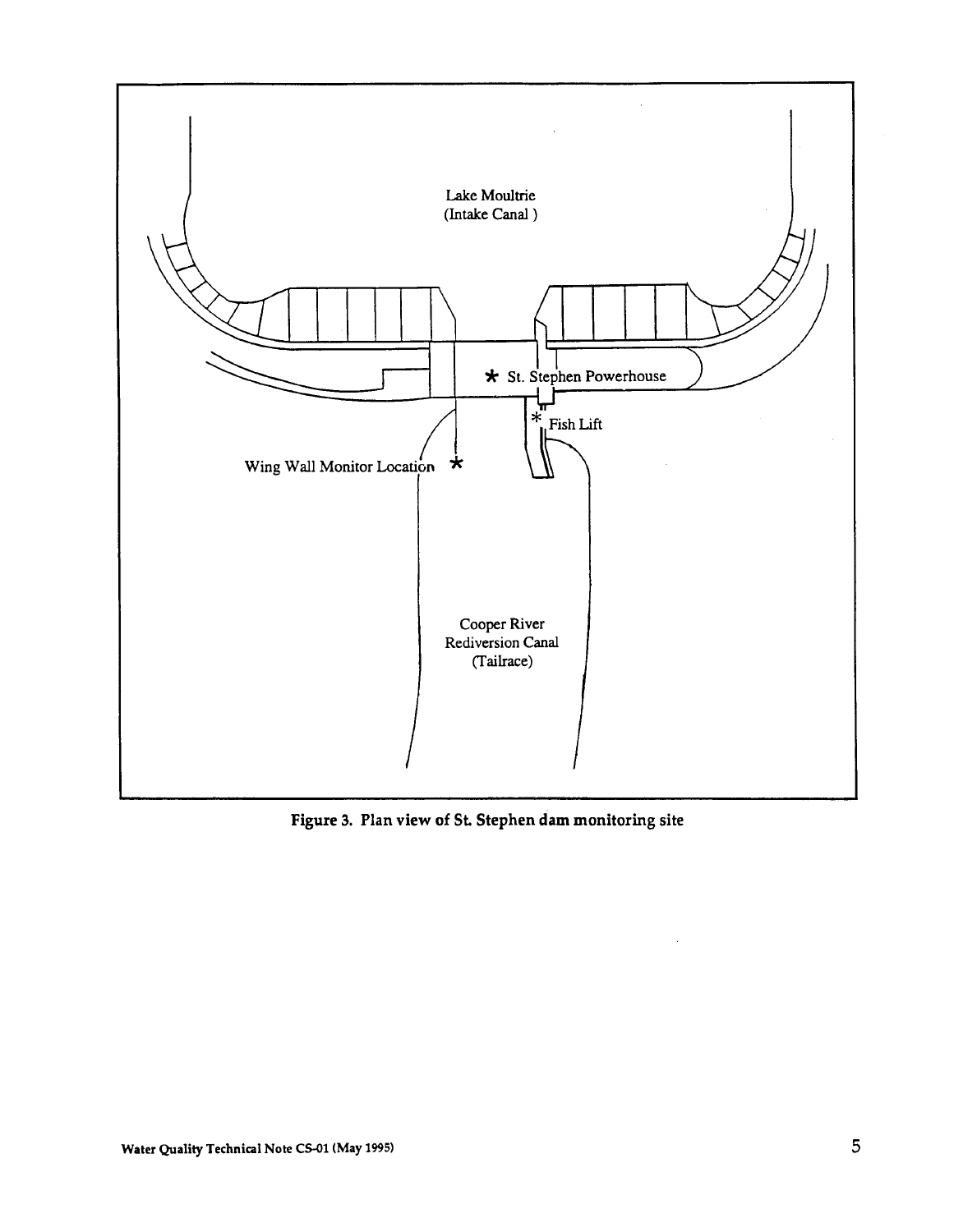| Table 1<br><b>Cost of Materials for Monitor System</b>                                                 |         |
|--------------------------------------------------------------------------------------------------------|---------|
| <b>Monitor System Components</b>                                                                       | Cost    |
| Hydrolab H20 multiparameter water quality sonde (for DO, temperature, specific<br>conductivity, and pH | \$3,000 |
| Weighted sensor guard                                                                                  | \$65    |
| Underwater cable (25 m)                                                                                | \$575   |
| Battery to H20 cable                                                                                   | \$65    |
| 12-V battery                                                                                           | \$30    |
| 12-V trickle charger                                                                                   | \$20    |
| Computer with built-in modem                                                                           | \$1,500 |
| Uninterrupted power supply                                                                             | \$150   |
| Power strip                                                                                            | \$20    |
| Assorted pipe for wet well; conduit for H20 cable; assorted phone line and<br>connections              | \$200   |
| Total                                                                                                  | \$5,625 |

## **Monitor Use**

Originally, the same criterion was used with the remote monitor as with the manual sampling described earlier. When the DO concentration in the tailrace decreased below 4.0 mg/L, the operator released water from the dam, flushing the tailrace with water having a greater DO concentration. The resource manager found that the monitor system provided a temporal record that allowed him to confidently make decisions regarding the necessity of release for water quality maintenance. Also, the temporal record demonstrated compliance with the management criterion for maintaining sufficient DO in the fishery.

The procedure satisfied the South Carolina Wildlife and Marine Resources Department, but the public utility that owned the reservoir became concerned about the frequency of releases during critical summer periods. This caused Charleston District personnel to reexamine the release criterion.

The monitor provided a temporal record of DO, temperature, pH, and specific conductivity. A close inspection of this record revealed a diel variation of DO concentration (Figure 4). During periods when releases had not occurred for several days, natural variations of DO concentration greater than 3.5 mg/L in a 12-hr period were observed. Variations were due to photosynthesis increasing DO concentrations during daylight hours and respiration decreasing DO concentrations at night.

Noting this variation, the Charleston District adopted a release criterion of requiring the release of water whenever the DO concentration dropped below 3.0 mg/L for 8 hr or longer (Figure 5). This decreased the number of water quality-enhancing releases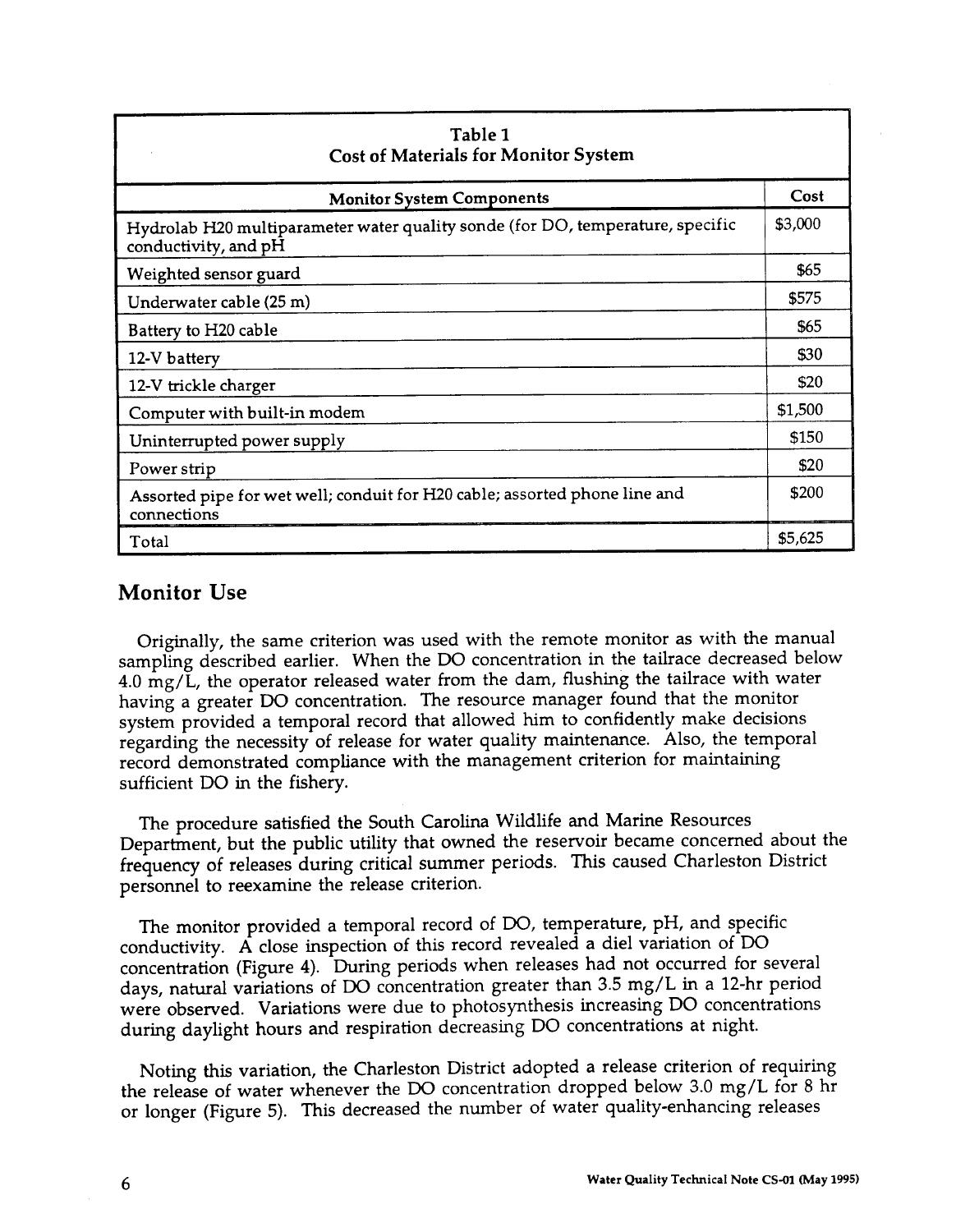

**Figure 4 Natural diel variation of dissolved oxygen (during periods of no-release), August 1-4,1993**

because the tailrace is often reoxygenated to an acceptable concentration by photosynthesis. Because the data were collected at the wing wall, which had the minimum DO concentration of the tailwater, the majority of the tailwater had a DO concentration greater than that recorded by the monitor. Since establishment of this criterion, no fishery problems related to insufficient DO have occurred.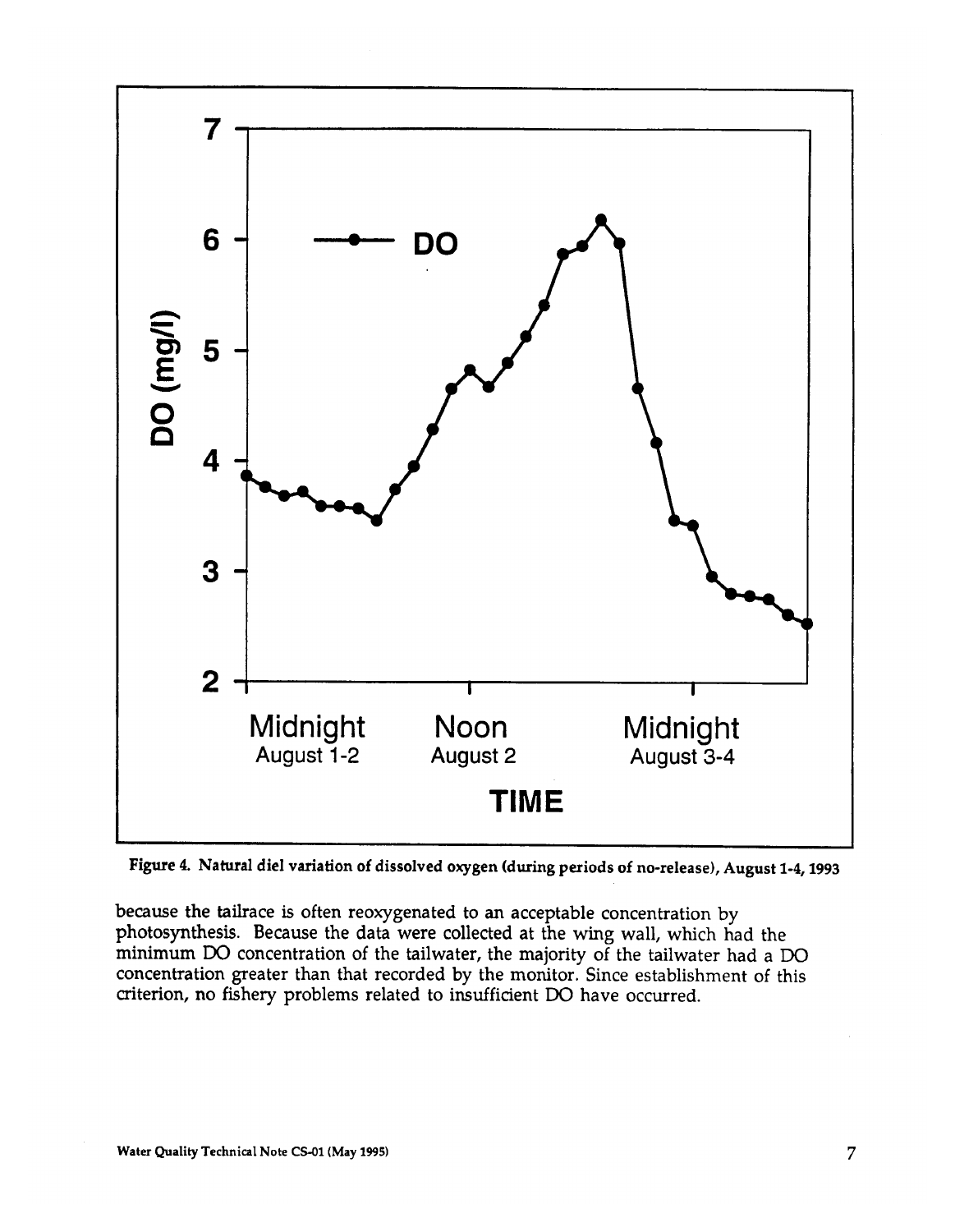

**Figure 5. Release to enhance water quality, July 1993**

# **Conclusions**

The use of a remote water quality monitor at St. Stephen Powerhouse enabled the resource manager to identify potentially harmful water quality conditions in the tailwater and take preventive action. The monitor has allowed him to determine when to request water quality-enhancing releases and provided him with a record to validate his decisions. Further, the monitor aids the resource manager in minimizing the